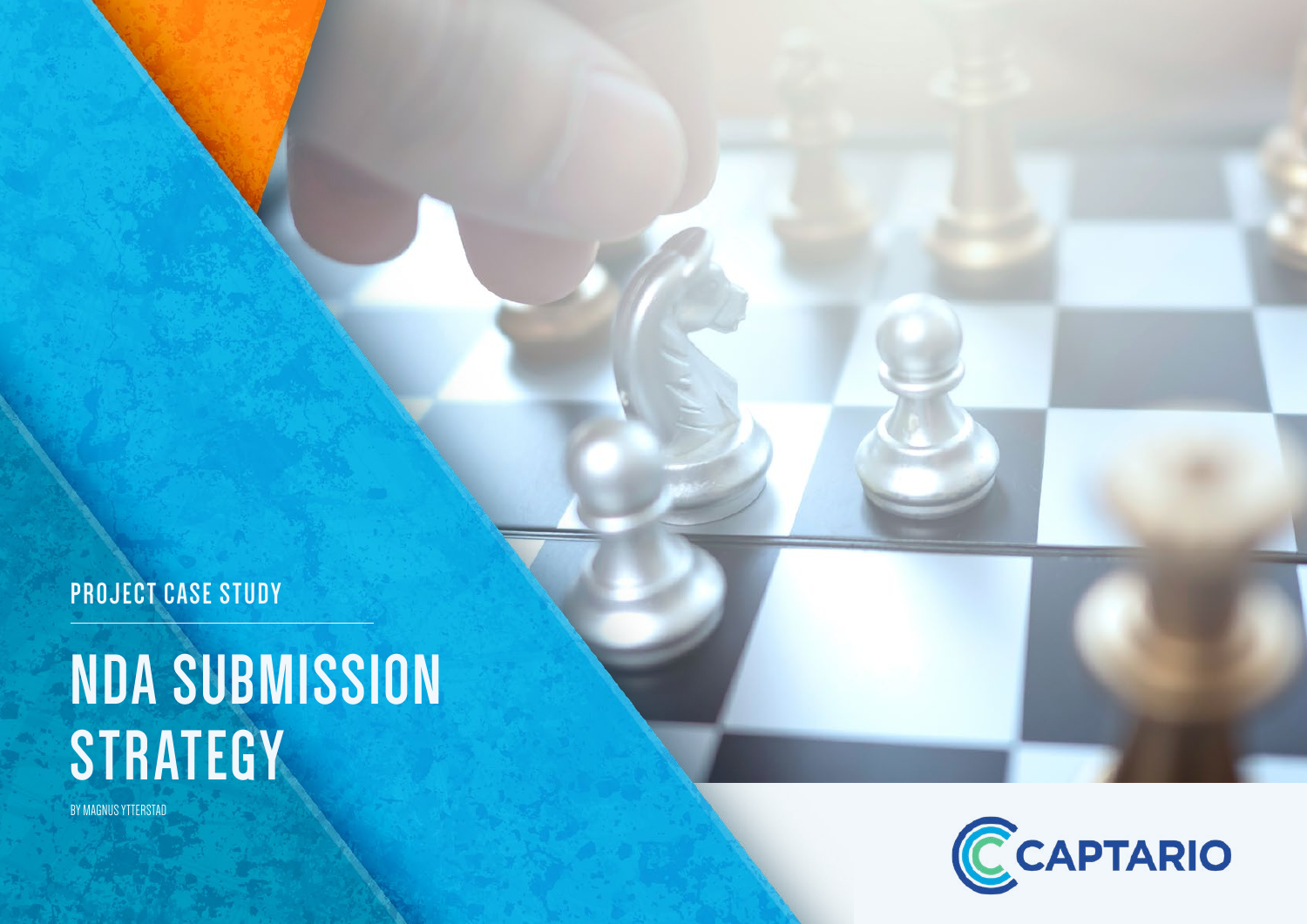

### **BACKGROUND**

A while ago I was engaged in a client project where we developed the launch strategy for a compound targeted for multiple indications.

The compound had just started phase 3 trials in two indications. In this case, only one NDA process is allowed at any given time and this meant that we would have to choose between two options regarding how to file for approval:

#### **1.PARALLEL FILING**

After the first phase 3 trial we wait until the trial in Indication B is also completed and then file an NDA for both indications. This would mean that, if successful, both indications will likely get approval at the same time but with the cost of a delay for indication A.

### **2.SEQUENTIAL FILING**

After the first trial, we file the NDA for that indication. When the trial in the second indication is completed, we will wait for the first NDA process to finish before filing the second. This scenario would mean indication A is launched as early as possible, but at the expense of time to launch for indication B.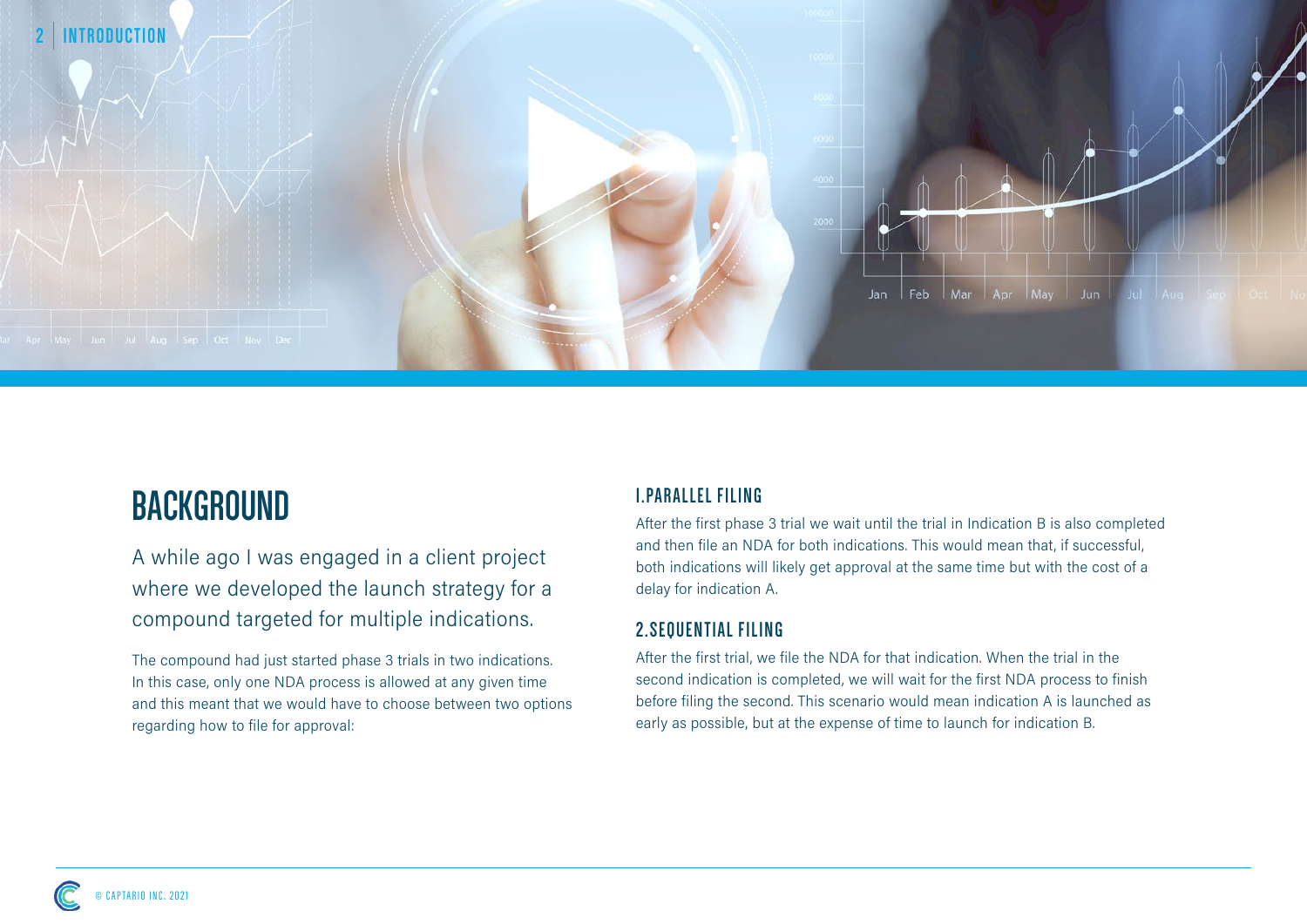### **SCENARIO 1 PARALLEL FILING**



#### **SCENARIO 2 SEQUENTIAL FILING**



So the big question then was to figure out which option gives us the best outcome. But there were a number of complicating factors that we had to take into account when modeling these scenarios. And as we will see, these factors makes this a bit more complicated than the picture above has lead us to believe.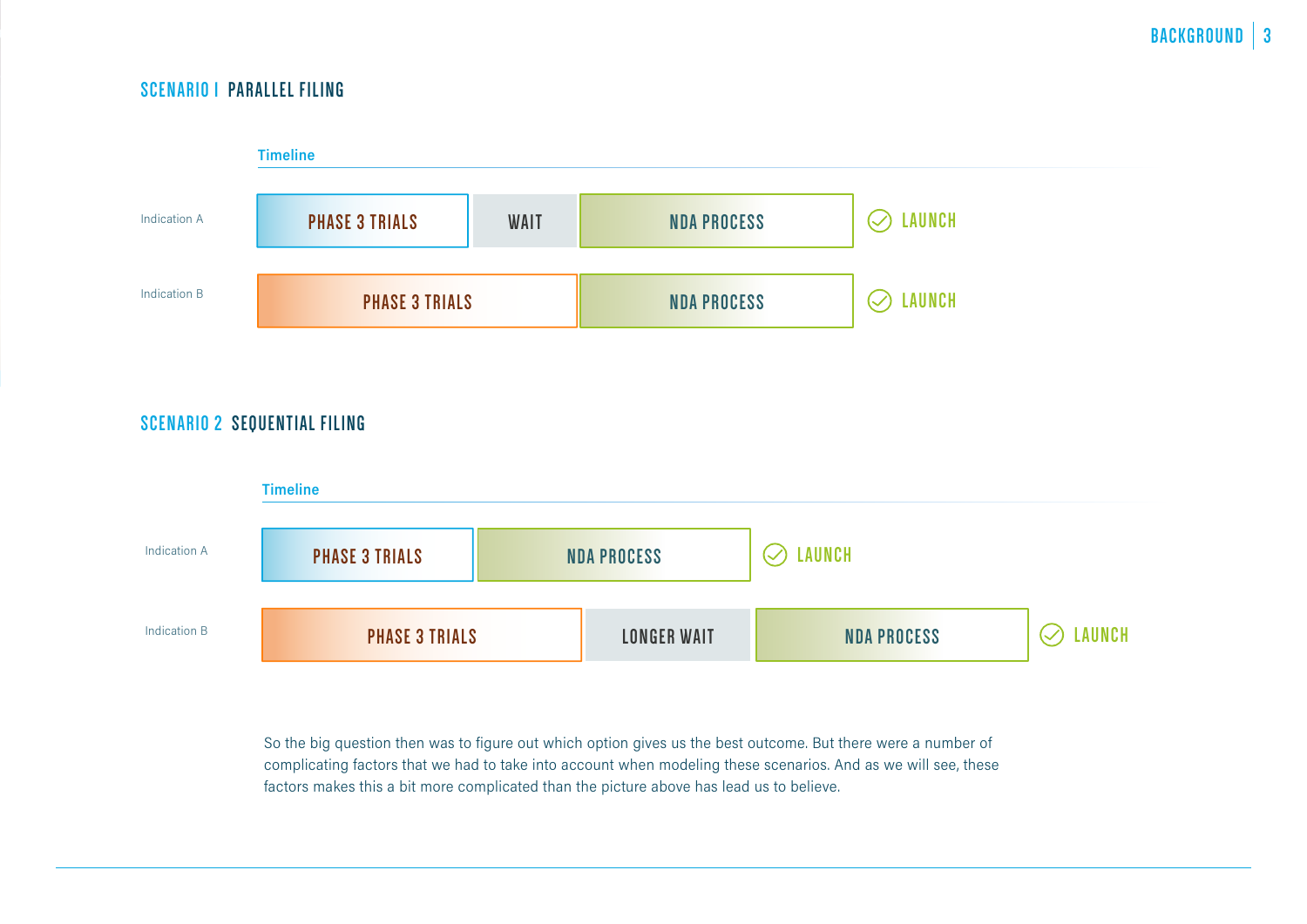### **PROJECT EVALUATION MODEL DYNAMICS**

**If all the facts** about the projects are known, it should be easy enough to just find out how long the wait periods are, find the launch dates, and then calculate revenue for each scenario. Then, from that, calculate eNPV, ROI, or whatever value metric you want to use! Easy enough, right? Well, not really!

As we all know, there is no such thing as a fixed timeline for a phase 3 clinical study! A hundred things can happen that will invalidate the plan and cause a delay. So instead of setting fixed dates in the models for when the studies are done, we use probability distributions that represents the time to complete the phase 3 trials for indications A and B.

In the line graph (below) we can see that the time difference can be next to nothing or can be quite long, and this difference in timing has a considerable effect downstream for the two scenarios:



**PHASE 3 COMPETION DATE**

**A long time difference** means that the wait period for scenario 1 is long, and the wait period for scenario 2 is shorter:



**A short time difference** between the studies will lead to a short wait period for scenario 1, but a long wait period for scenario 2:

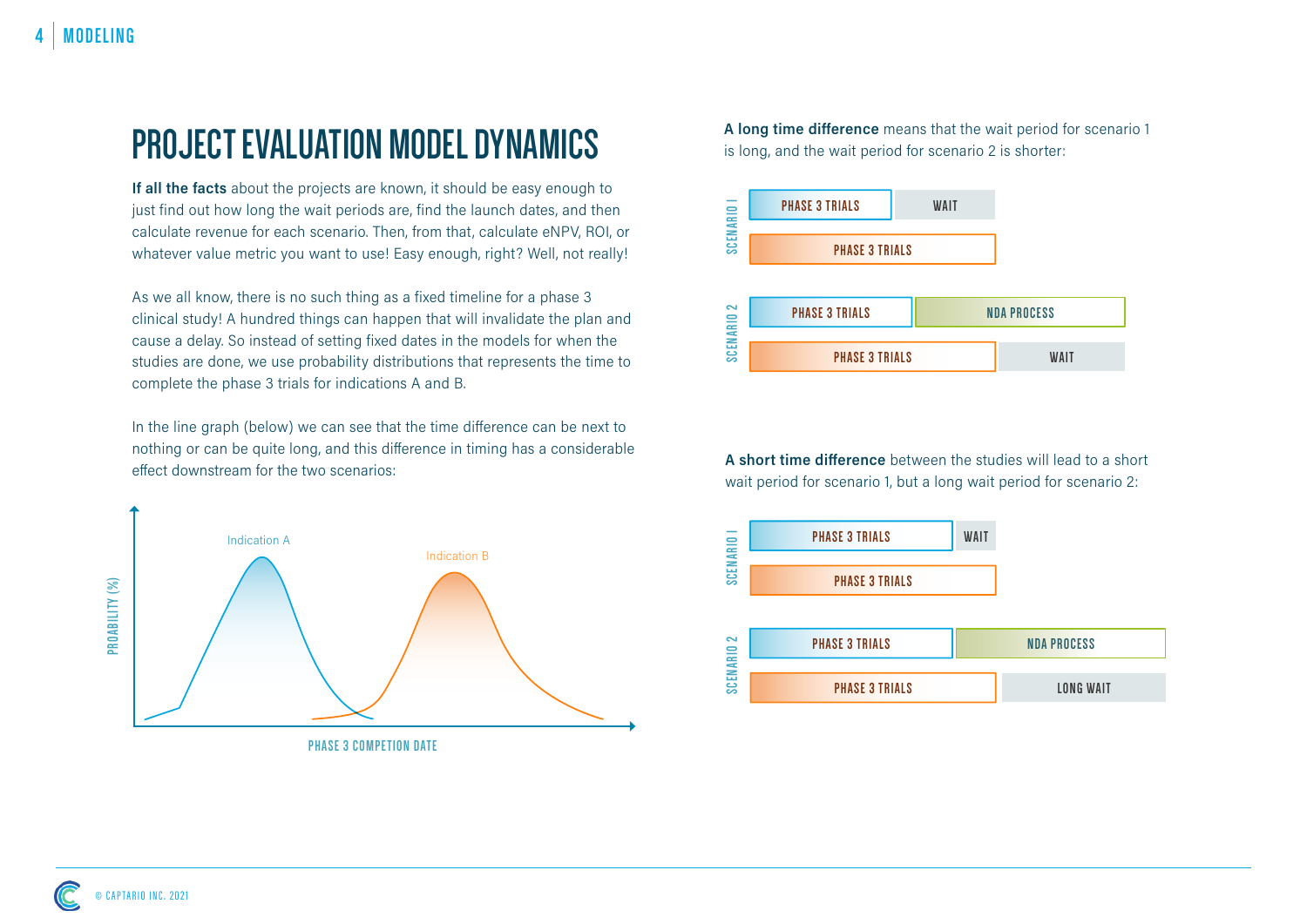To further complicate matters, there is a competitive situation in Indication A. If we launch first, we will secure a majority of the market. If we don't launch first, our market share will be much less. The market models for these projects are dynamic in a lot of ways, most importantly in that they don't assume a particular order of entry - that will play out as a result of running simulations. The use of probability distributions to represent time for activities will give us a launch time which is also a window. We then use our CI information to create a similar launch window for the competitor.



**The graph above** shows launch for Indication A and the competitor. It also has order of entry marked by the colored areas. The size of the green and blue fields roughly indicates the likelihood to be first or second to market given that both projects launch.

Now here comes the interesting part: Under scenario 1 (detailed on page 3) we will wait for the second trial to complete, which delays the filing date for indication A. This will push the blue curve (above) to the right which will make the green area smaller and the light blue area larger. The longer we wait, the less chance we will have of being first to market! We use this dynamic in the model to evaluate the project.

#### **REVENUE IMPACTS**

The revenue model uses launch date (and competitor assumptions) to find out the likelihood to be first or second to market, which in turn determines the size of the market share, which then has an impact on the forecast revenue.



Other factors that impact revenue are the launch date itself, as well as patient volume and price. All of these are represented by ranges of values, and all together they help us form sales forecasts that includes ranges rather than fixed point estimates.

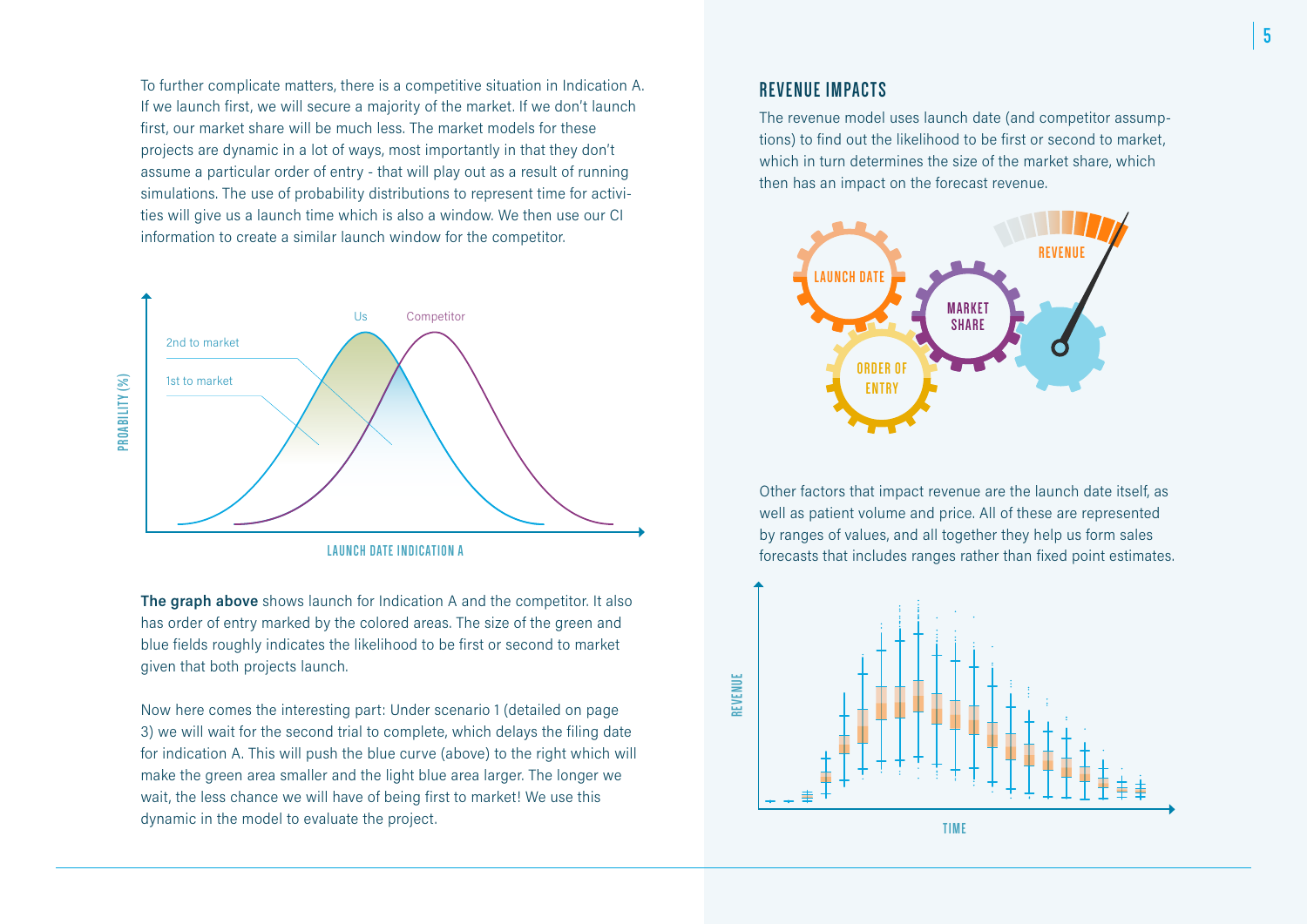## **CONCLUSIONS**

After building up the models we ran simulations where we evaluated the two scenarios.

We evaluated each project by itself and also looked at the effect for the entire program, i.e., the value proposition for both indications. If you recall, our task was to find out if we should wait for the second trial to complete before filing, or if we should file the two indications sequentially.

We realized that there are two major factors that influence this question. The first factor is the timing of the first trial to complete. If it finishes early, we can wait longer for the second indication and still have a reasonably good chance of being first to market in Indication A. The second factor is the difference in sales potential between the two indications. If Indication A is 4 times as valuable as Indication B, then we should not wait as long as if they are more equal in value.



This newfound knowledge, together with the quantitative data, allowed us to create a number of analytics to support this decision. For instance, we created a heat-map (above) that indicates the max number of months to wait for Indication B before filing, depending on when the first study was done.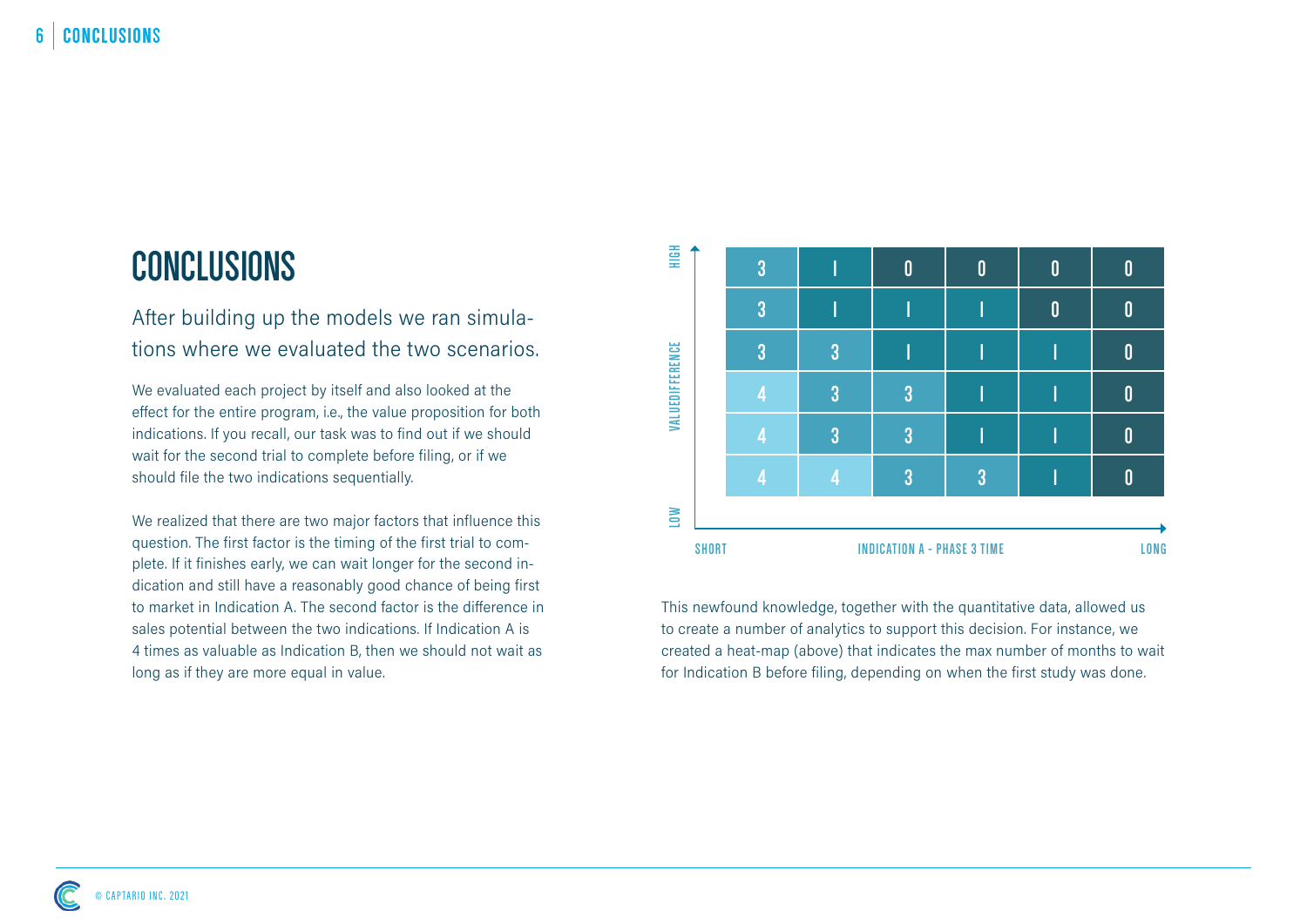### **SUMMARY**

We used Captario SUM® to create the models, run simulations, and analyze results throughout this engagement and I am happy to say that we were quite successful in meeting client expectations. Here are some key modeling concepts we used when building the model. These are essential and should be available in your project and portfolio modeling solution:

- **1.** Use ranges or functions to represent project uncertainties, for instance when estimating the duration or cost of clinical studies. If you are limited to using point estimates, you will create a plan rather than a forecast. A plan is an idealized idea about what you want to happen, it says little about what could happen.
- **2.** Combine a dynamic market model with the R&D model. You should be able to use output from R&D such as launch date to influence the sales modeling. If we launch late, our sales window will be smaller. Also, as in this case, our sales model should have the flexibility to include competitors, price and patient volume variations and so on.
- **3.** Just as we use uncertainty in the input, we should be able to illustrate uncertainty in the output as well. The revenue chart earlier in this article is an example of this. Box-Whisker and scatter plots are invaluable to understand patterns and how project parameters interact and affect output variables such as sales, launch date or project value.